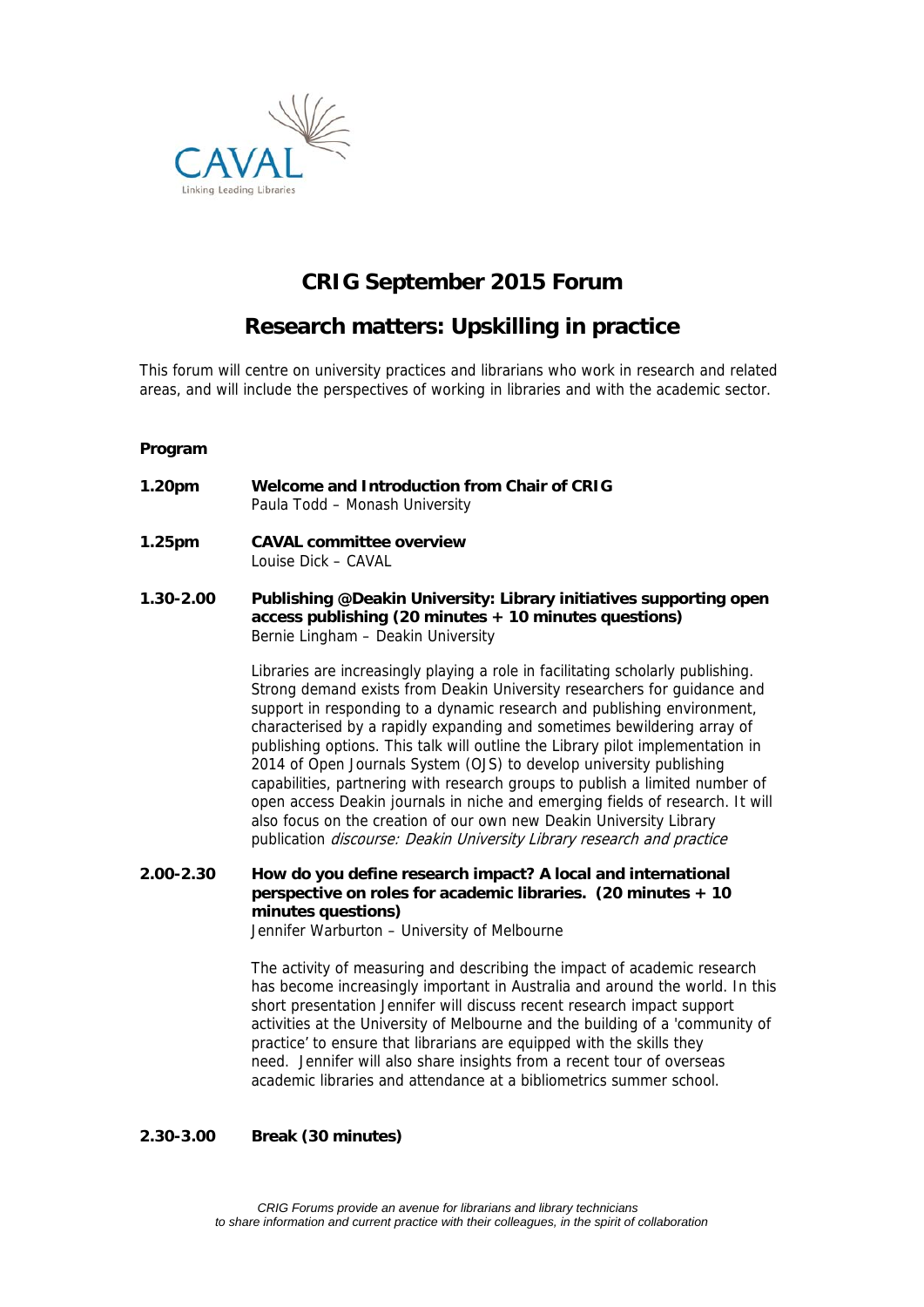

### **3.00-3.30 Speaking the same language: a model for catalysing library-faculty partnerships with the Research Skill Development (RSD) framework. . (20 minutes + 10 minutes questions)**

Lyn Torres – Monash University Barbara Yazbeck – Monash University

Monash University Library has developed an innovative teaching model between library and faculty to align curriculum and assessment design for the in-curricula development of students' research skills. Our success is attributed to the adoption and implementation of the Research Skill Development (RSD) framework (Willison and O'Regan, 2006, 2013).

We present a reconceptualised collaborative model between library and faculty for developing students' research skills within curricula. The approach is transforming, repositioning and maximising the library's impact and value across Monash University and beyond. We will share how the adoption and implementation of the RSD framework as a grass-roots library led initiative is resulting in pedagogical change and a renewed interest in making research skills explicit in the curriculum. Testament to the successful model, the RSD framework has become a university-wide strategic priority.

- **3.30-4.00 Research funding: sources, sinks and pain points. (20 minutes + 10 minutes questions)** Luke McAveney – Monash Research Office Tessa Jones – Monash Research Office
- **4.00-4.05 Finish and wrap up**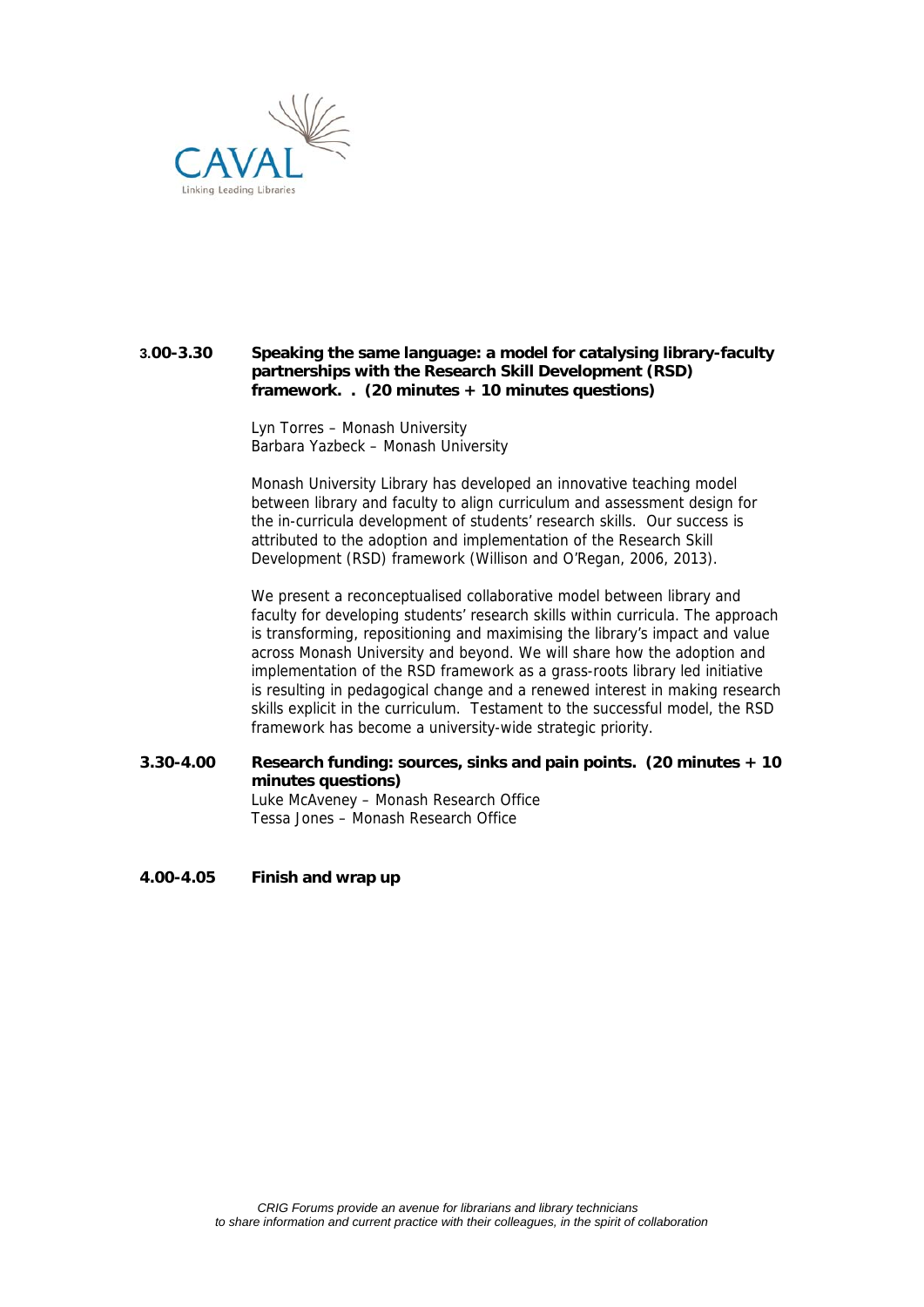

**The Speakers** 

**Tessa Jones Monash Research Office** 

#### **Bernie Lingham Deakin University**

Bernie Lingham is a manager at Deakin University Library with responsibilities that span services to the Faculty of Science, Engineering and Built Environment, Library operations at the Waterfront campus and services to researchers. She has many years of experience in academic libraries, and in a variety of roles that have centred on delivering client-focussed services. Bernie works closely with a leadership team, including the Scholarly Services Librarian and Research Librarians, in turn working with a cross-campus team of liaison librarians and research support officers in providing advocacy and educative programs to support researchers, and in developing, delivering and evaluating targeted Library research services.

### **Luke McAveney**

#### **Monash Research Office**

Luke is Manager of Research Development at Monash University, he is responsible for the delivery of high quality research support services to large scale Category 1 and International funding opportunities. He leads the University-wide delivery and management of the Monash Incubator Program, and delivers project management, grant writing and career development training to researchers across the University.

Luke is a Foundation Accredited Research Manager (Australasian Research Management Society) and winner of the 2014 Monash Vice Chancellor's Award for Exceptional Service by professional staff. His own research interests are in marine ecology, fishery management and evolutionary biology.

## **Lyn Torres**

#### **Monash University**

Lyn Torres, Information Research Skills Manager, Monash University. Lyn initiated the adoption of the Research Skill Development framework (RSD) for the in-curricula development of students' research skills through library-faculty partnerships at Monash University in 2009. Lyn is interested in the educative contribution libraries make to improve the learning experience of students. Lyn has been involved in three OLT funded RSD projects at Monash University since 2009, and has been invited by universities nationally and internationally to facilitate RSD workshops for professional and academic staff. Recipient of: Dean's Ward for Excellence in Teaching, Faculty of Business and Economics, 2011; Vice Chancellor's Award (Special Commendation) 2012; Vice-Chancellor's Award for Exceptional Performance by Professional Staff 2013, CAUL Achievement Award 2014.